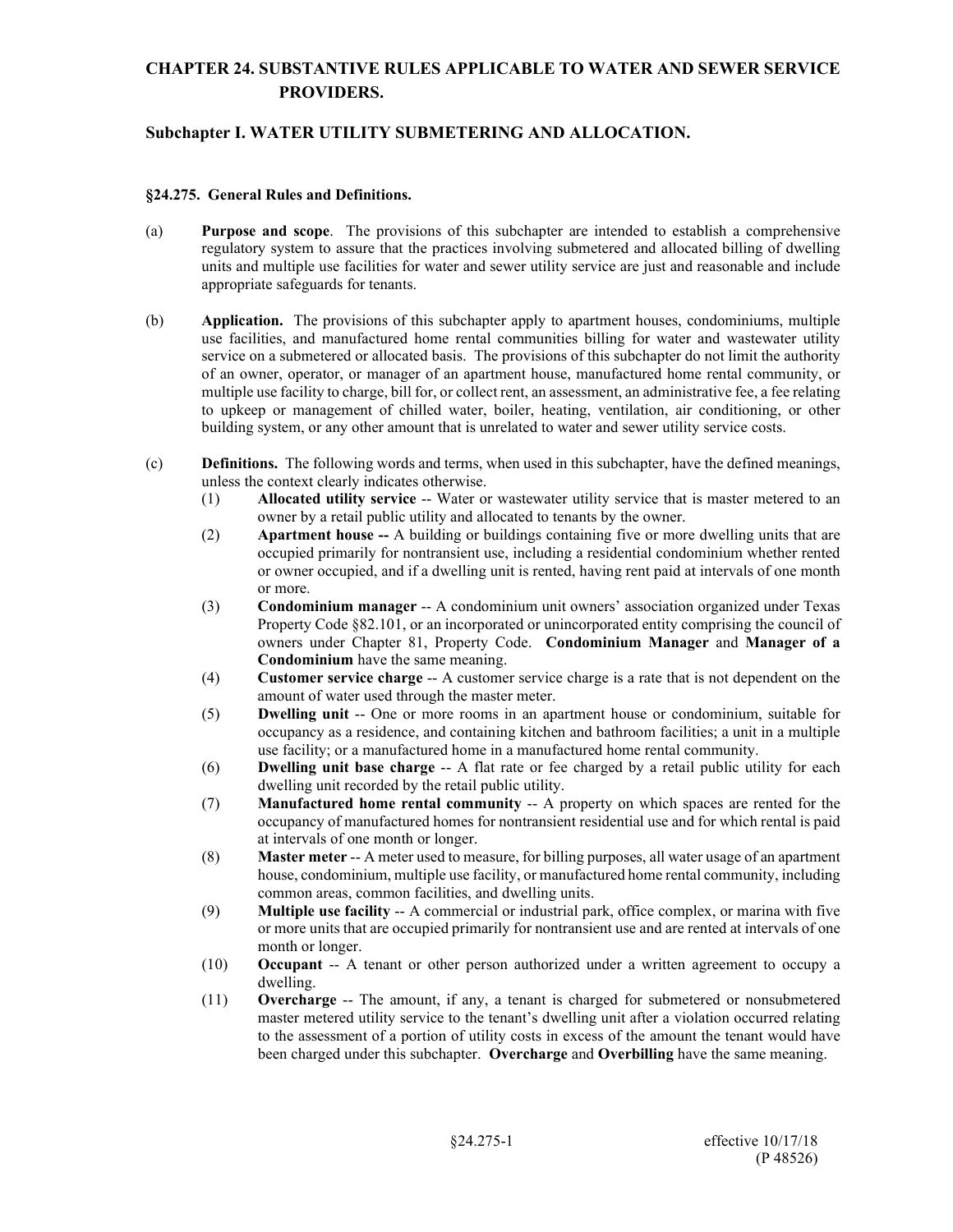- (12) **Owner** -- The legal titleholder of an apartment house, a manufactured home rental community, or a multiple use facility; and any individual, firm, or corporation expressly identified in the lease agreement as the landlord of tenants in the apartment house, manufactured home rental community, or multiple use facility. The term does not include the manager of an apartment home unless the manager is expressly identified as the landlord in the lease agreement.
- (13) **Point-of-use submeter** -- A device located in a plumbing system to measure the amount of water used at a specific point of use, fixture, or appliance, including a sink, toilet, bathtub, or clothes washer.
- (14) **Submetered utility service** -- Water utility service that is master metered for the owner by the retail public utility and individually metered by the owner at each dwelling unit; wastewater utility service based on submetered water utility service; water utility service measured by point-of-use submeters when all of the water used in a dwelling unit is measured and totaled; or wastewater utility service based on total water use as measured by point-of-use submeters.
- (15) **Tenant** -- A person who owns or is entitled to occupy a dwelling unit or multiple use facility unit to the exclusion of others and, if rent is paid, who is obligated to pay for the occupancy under a written or oral rental agreement.
- (16) **Undercharge** -- The amount, if any, a tenant is charged for submetered or nonsubmetered master metered utility service to the tenant's dwelling unit less than the amount the tenant would have been charged under this subchapter. **Undercharge** and **Underbilling** have the same meaning.
- (17) **Utility costs** -- Any amount charged to the owner by a retail public utility for water or wastewater service. **Utility Costs** and **Utility Service Costs** have the same meaning.
- (18) **Utility service** -- For purposes of this subchapter, utility service includes only drinking water and wastewater.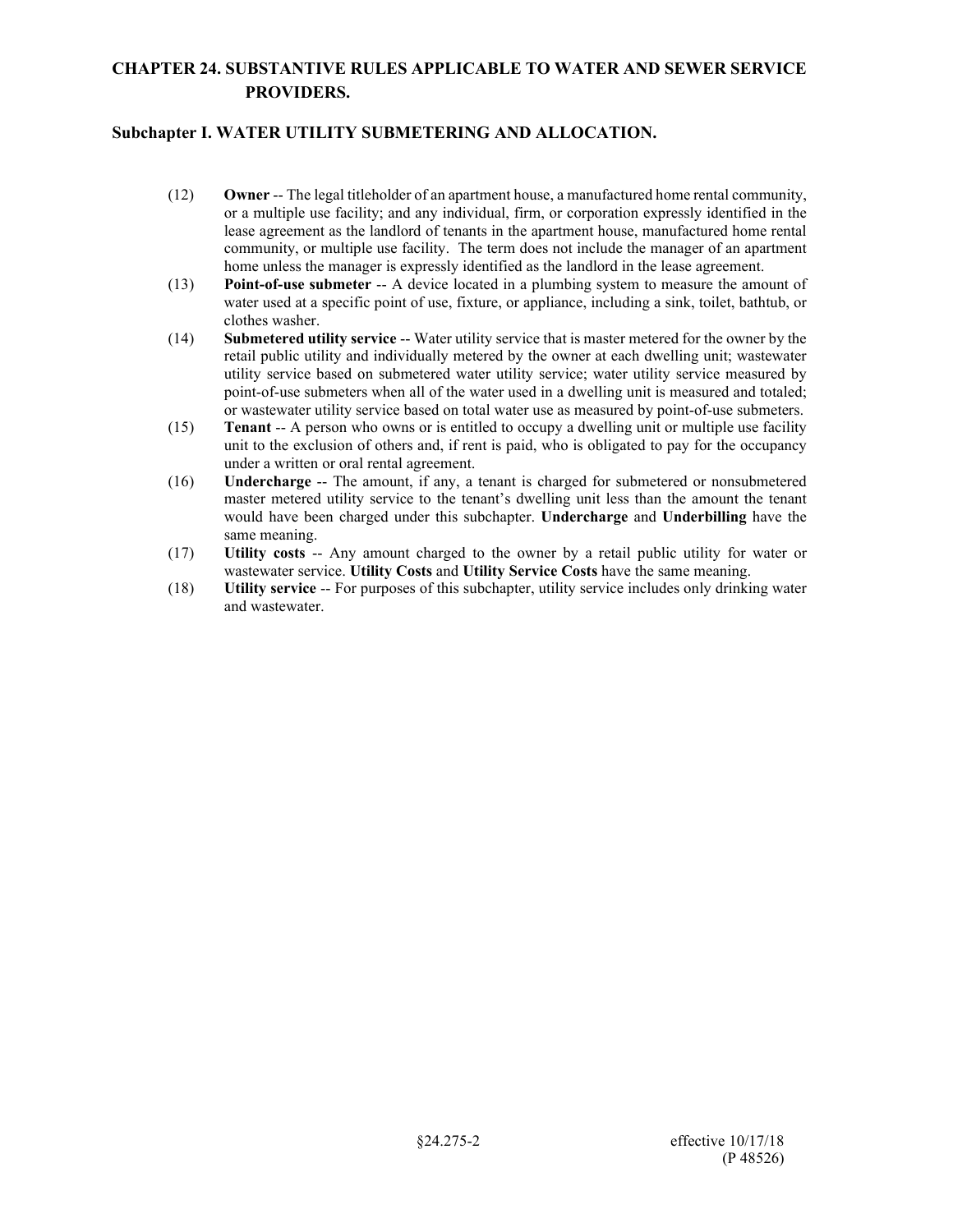### **Subchapter I. WATER UTILITY SUBMETERING AND ALLOCATION.**

#### **§24.277. Owner Registration and Records.**

- (a) **Registration**. An owner who intends to bill tenants for submetered or allocated utility service or who changes the method used to bill tenants for utility service shall register with the commission in a form prescribed by the commission.
- (b) **Water quantity measurement.** Except as provided by subsections (c) and (d) of this section, a manager of a condominium or the owner of an apartment house, manufactured home rental community, or multiple use facility, on which construction began after January 1, 2003, shall provide for the measurement of the quantity of water, if any, consumed by the occupants of each unit through the installation of:
	- (1) submeters, owned by the property owner or manager, for each dwelling unit or rental unit; or
	- (2) individual meters, owned by the retail public utility, for each dwelling unit or rental unit.
- (c) **Plumbing system requirement**. An owner of an apartment house on which construction began after January 1, 2003, and that provides government assisted or subsidized rental housing to low or very low income residents shall install a plumbing system in the apartment house that is compatible with the installation of submeters for the measurement of the quantity of water, if any, consumed by the occupants of each unit.
- (d) **Installation of individual meters.** On the request by the property owner or manager, a retail public utility shall install individual meters owned by the utility in an apartment house, manufactured home rental community, multiple use facility, or condominium on which construction began after January 1, 2003, unless the retail public utility determines that installation of meters is not feasible. If the retail public utility determines that installation of meters is not feasible, the property owner or manager shall install a plumbing system that is compatible with the installation of submeters or individual meters. A retail public utility may charge reasonable costs to install individual meters.
- (e) **Records.** The owner shall make the following records available for inspection by the tenant or the commission or commission staff at the on-site manager's office during normal business hours in accordance with subsection  $(g)$  of this section. The owner may require that the request by the tenant be in writing and include:
	- (1) a current and complete copy of TWC, Chapter 13, Subchapter M;
	- (2) a current and complete copy of this subchapter;
	- (3) a current copy of the retail public utility's rate structure applicable to the owner's bill;
	- (4) information or tips on how tenants can reduce water usage;
	- (5) the bills from the retail public utility to the owner;
	- (6) for allocated billing:
		- (A) the formula, occupancy factors, if any, and percentages used to calculate tenant bills;
		- (B) the total number of occupants or equivalent occupants if an equivalency factor is used under  $\S 24.281(e)(2)$  of this title (relating to Charges and Calculations); and
		- (C) the square footage of the tenant's dwelling unit or rental space and the total square footage of the apartment house, manufactured home rental community, or multiple use facility used for billing if dwelling unit size or rental space is used;
	- (7) for submetered billing:
		- (A) the calculation of the average cost per gallon, liter, or cubic foot;
		- (B) if the unit of measure of the submeters or point-of-use submeters differs from the unit of measure of the master meter, a chart for converting the tenant's submeter measurement to that used by the retail public utility;
		- (C) all submeter readings; and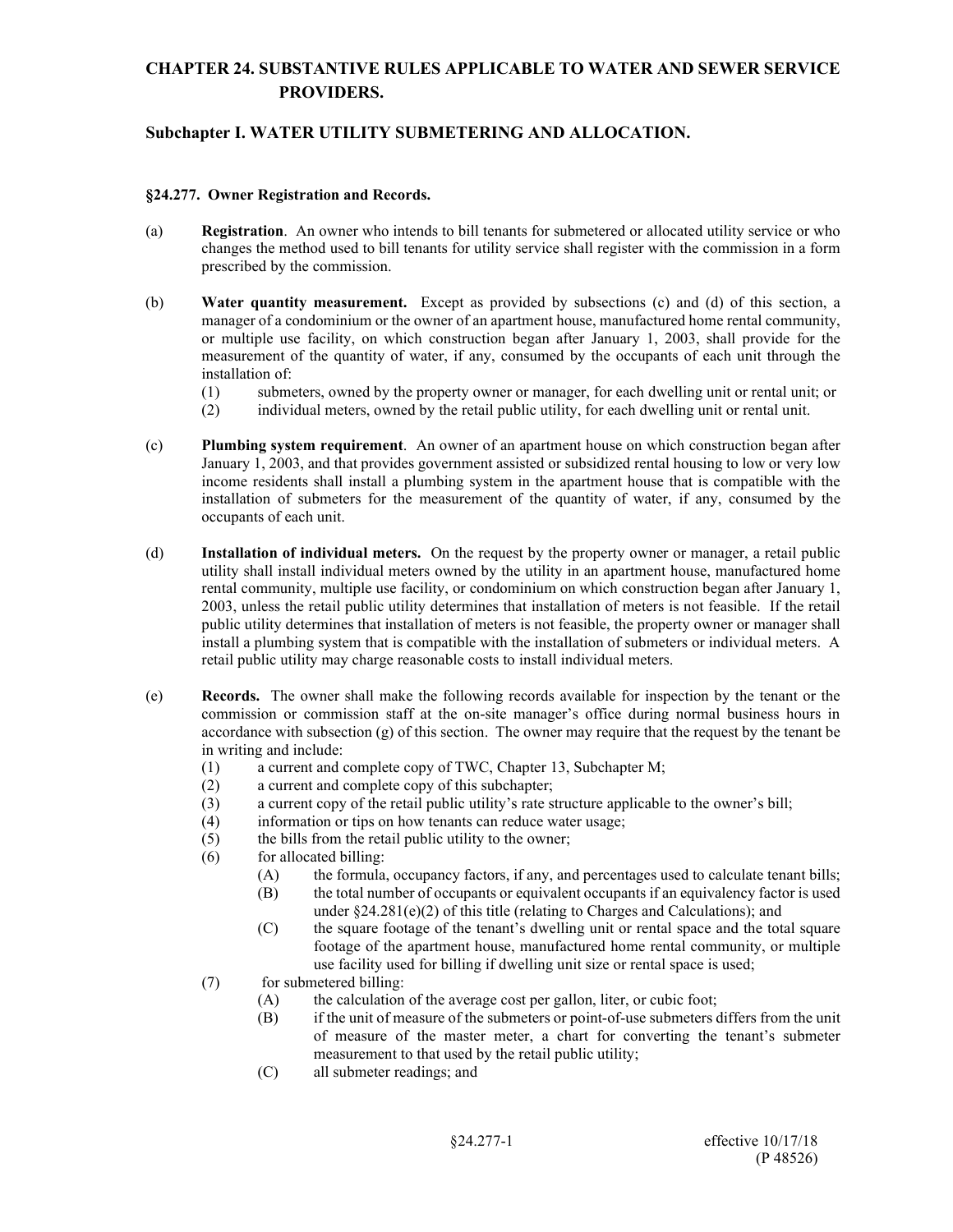## **Subchapter I. WATER UTILITY SUBMETERING AND ALLOCATION.**

- (D) all submeter test results;
- (8) the total amount billed to all tenants each month;
- (9) total revenues collected from the tenants each month to pay for water and wastewater service; and
- (10) any other information necessary for a tenant to calculate and verify a water and wastewater bill.
- (f) **Records retention.** Each of the records required under subsection (e) of this section shall be maintained for the current year and the previous calendar year, except that all submeter test results shall be maintained until the submeter is permanently removed from service.

#### (g) **Availability of records.**

- (1) If the records required under subsection (e) of this section are maintained at the on-site manager's office, the owner shall make the records available for inspection at the on-site manager's office within three days after receiving a written request.
- (2) If the records required under subsection (e) of this section are not routinely maintained at the on-site manager's office, the owner shall provide copies of the records to the on-site manager within 15 days of receiving a written request from a tenant or the commission or commission staff.
- (3) If there is no on-site manager, the owner shall make copies of the records available at the tenant's dwelling unit at a time agreed upon by the tenant within 30 days of the owner receiving a written request from the tenant.
- (4) Copies of the records may be provided by mail if postmarked by midnight of the last day specified in paragraph (1), (2), or (3) of this subsection.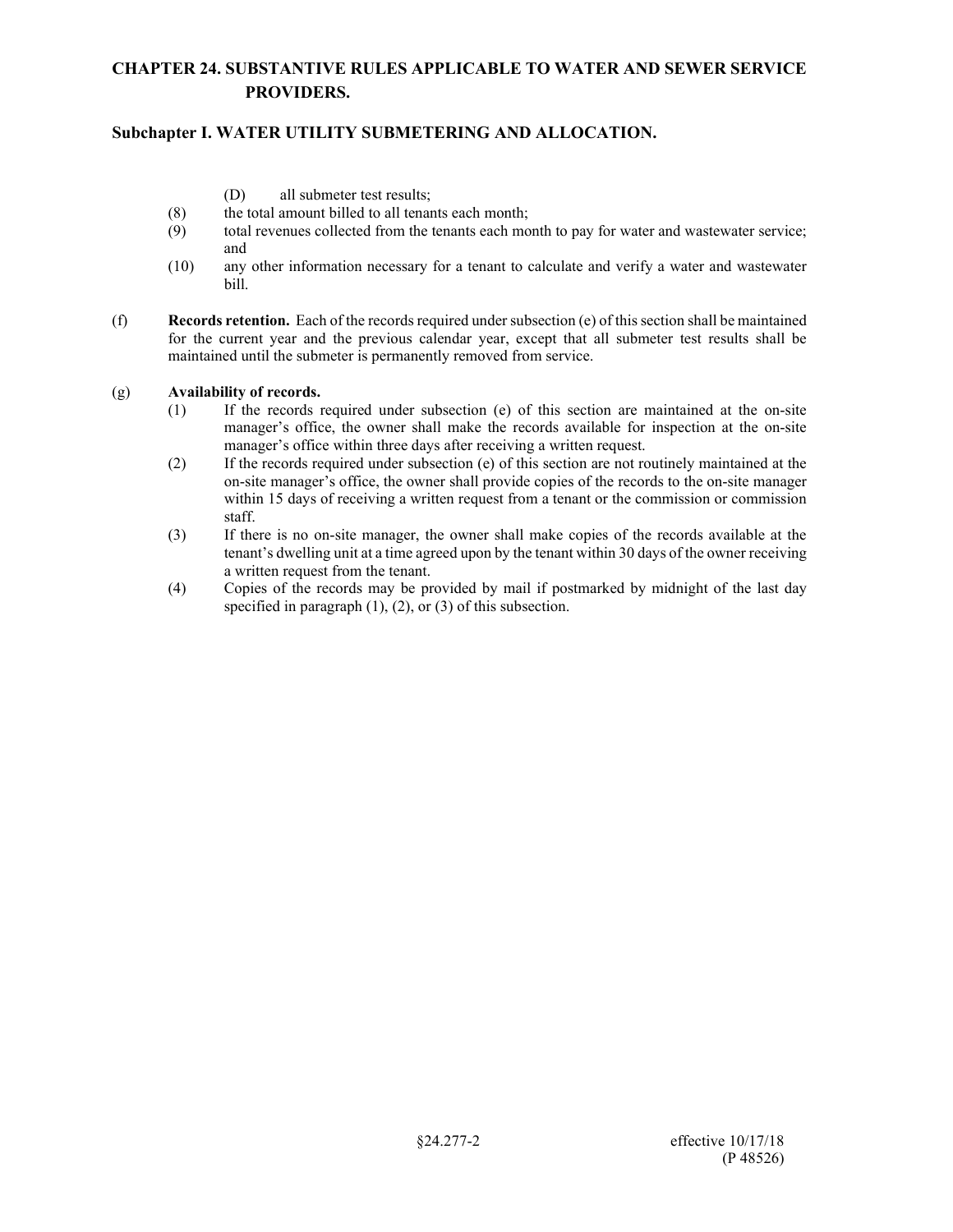## **Subchapter I. WATER UTILITY SUBMETERING AND ALLOCATION.**

#### **§24.279. Rental Agreement.**

- (a) **Rental agreement content.** The rental agreement between the owner and tenant shall clearly state in writing:
	- (1) the tenant will be billed by the owner for submetered or allocated utility services, whichever is applicable;
	- (2) which utility services will be included in the bill issued by the owner;
	- (3) any disputes relating to the computation of the tenant's bill or the accuracy of any submetering device will be between the tenant and the owner;
	- (4) the average monthly bill for all dwelling units in the previous calendar year and the highest and lowest month's bills for that period;
	- (5) if not submetered, a clear description of the formula used to allocate utility services;
	- (6) information regarding billing such as meter reading dates, billing dates, and due dates;
	- (7) the period of time by which owner will repair leaks in the tenant's unit and in common areas, if common areas are not submetered;
	- (8) the tenant has the right to receive information from the owner to verify the utility bill; and
	- (9) for manufactured home rental communities and apartment houses, the service charge percentage permitted under  $\S 24.281(d)(3)$  of this title (relating to Charges and Calculations) that will be billed to tenants.
- (b) **Requirement to provide rules.** At the time a rental agreement is discussed, the owner shall provide a copy of this subchapter or a copy of the rules to the tenant to inform the tenant of his rights and the owner's responsibilities under this subchapter.
- (c) **Tenant agreement to billing method changes.** An owner shall not change the method by which a tenant is billed unless the tenant has agreed to the change by signing a lease or other written agreement. The owner shall provide notice of the proposed change at least 35 days prior to implementing the new method.
- (d) **Change from submetered to allocated billing.** An owner shall not change from submetered billing to allocated billing, except after receiving written approval from the commission after a demonstration of good cause and if the rental agreement requirements under subsections (a), (b), and (c) of this section have been met. Good cause may include:
	- (1) equipment failures; or
	- (2) meter reading or billing problems that could not feasibly be corrected.
- (e) **Waiver of tenant rights prohibited**. A rental agreement provision that purports to waive a tenant's rights or an owner's responsibilities under this subchapter is void.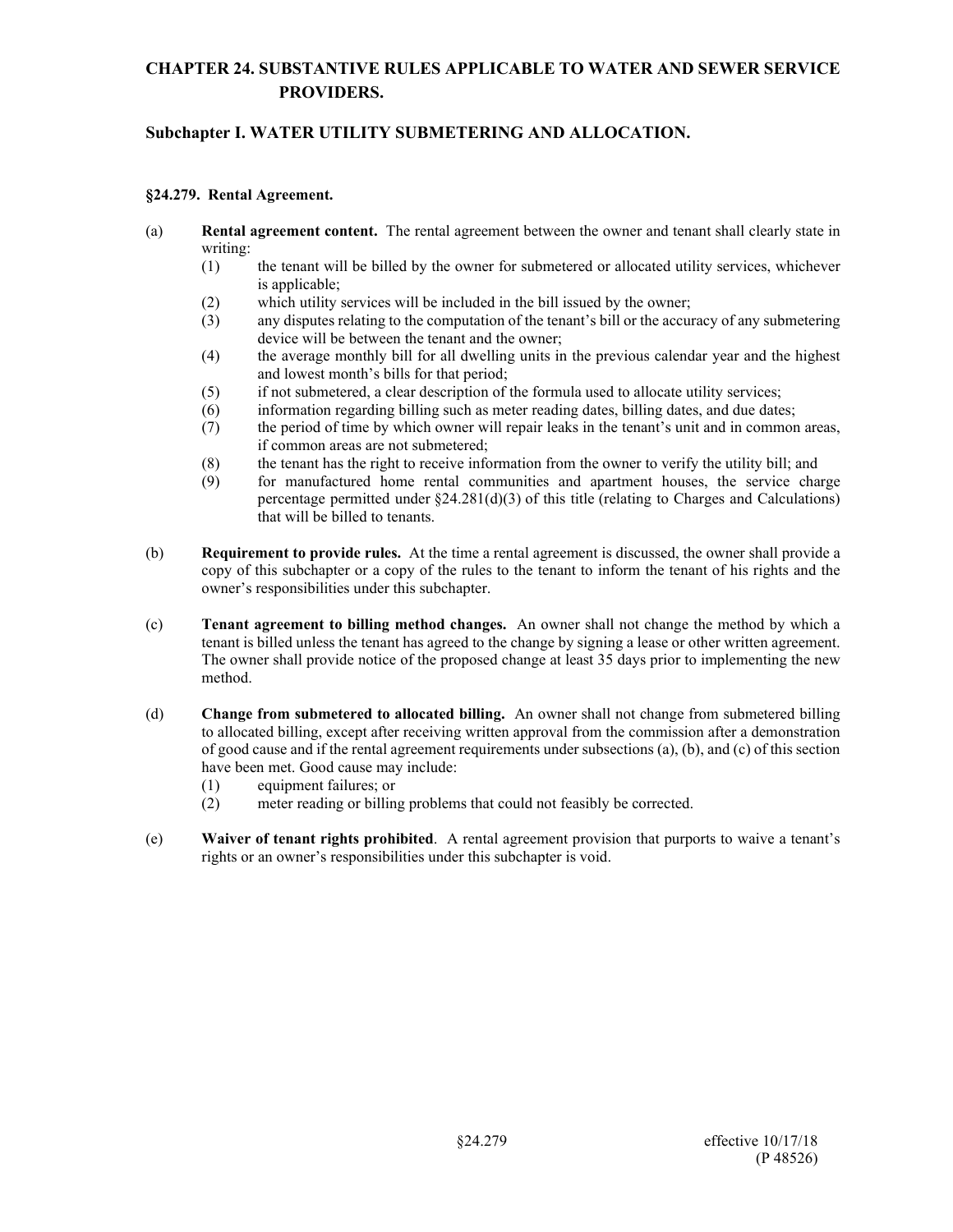### **Subchapter I. WATER UTILITY SUBMETERING AND ALLOCATION.**

#### **§24.281. Charges and Calculations.**

- (a) **Prohibited charges.** Charges billed to tenants for submetered or allocated utility service may only include bills for water or wastewater from the retail public utility and must not include any fees billed to the owner by the retail public utility for any deposit, disconnect, reconnect, late payment, or other similar fees.
- (b) **Dwelling unit base charge.** If the retail public utility's rate structure includes a dwelling unit base charge, the owner shall bill each dwelling unit for the base charge applicable to that unit. The owner may not bill tenants for any dwelling unit base charges applicable to unoccupied dwelling units.
- (c) **Customer service charge.** If the retail public utility's rate structure includes a customer service charge, the owner shall bill each dwelling unit the amount of the customer service charge divided by the total number of dwelling units, including vacant units, that can receive service through the master meter serving the tenants.
- (d) **Calculations for submetered utility service.** The tenant's submetered charges must include the dwelling unit base charge and customer service charge, if applicable, and the gallonage charge and must be calculated each month as follows:
	- (1) water utility service: the retail public utility's total monthly charges for water service (less dwelling unit base charges or customer service charges, if applicable), divided by the total monthly water consumption measured by the retail public utility to obtain an average water cost per gallon, liter, or cubic foot, multiplied by the tenant's monthly consumption or the volumetric rate charged by the retail public utility to the owner multiplied by the tenant's monthly water consumption;
	- (2) wastewater utility service: the retail public utility's total monthly charges for wastewater service (less dwelling unit base charges or customer service charges, if applicable), divided by the total monthly water consumption measured by the retail public utility, multiplied by the tenant's monthly consumption or the volumetric wastewater rate charged by the retail public utility to the owner multiplied by the tenant's monthly water consumption;
	- (3) service charge for manufactured home rental community or the owner or manager of apartment house: a manufactured home rental community or apartment house may charge a service charge in an amount not to exceed 9% of the tenant's charge for submetered water and wastewater service, except when;
		- (A) the resident resides in a unit of an apartment house that has received an allocation of low income housing tax credits under Texas Government Code, Chapter 2306, Subchapter DD; or
		- (B) the apartment resident receives tenant-based voucher assistance under United States Housing Act of 1937 Section 8, (42 United States Code, §1437f); and
	- (4) final bill on move-out for submetered service: if a tenant moves out during a billing period, the owner may calculate a final bill for the tenant before the owner receives the bill for that period from the retail public utility. If the owner is billing using the average water or wastewater cost per gallon, liter, or cubic foot as described in paragraph (1) of this subsection, the owner may calculate the tenant's bill by calculating the tenant's average volumetric rate for the last three months and multiplying that average volumetric rate by the tenant's consumption for the billing period.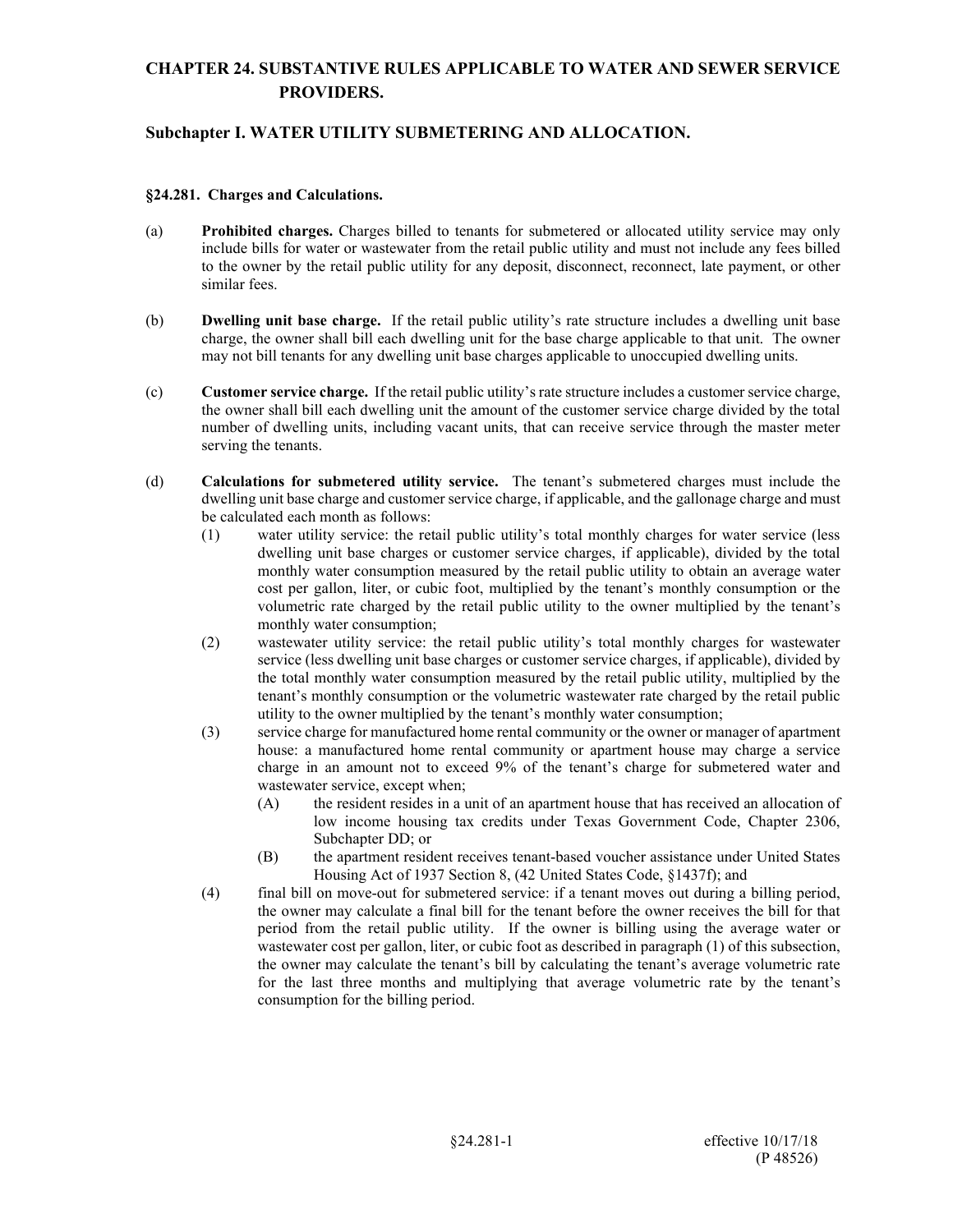### **Subchapter I. WATER UTILITY SUBMETERING AND ALLOCATION.**

#### (e) **Calculations for allocated utility service.**

- (1) Before an owner may allocate the retail public utility's master meter bill for water and sewer service to the tenants, the owner shall first deduct:
	- (A) dwelling unit base charges or customer service charge, if applicable; and
	- (B) common area usage such as installed landscape irrigation systems, pools, and laundry rooms, if any, as follows:
		- (i) if all common areas are separately metered or submetered, deduct the actual common area usage;
		- (ii) if common areas that are served through the master meter that provides water to the dwelling units are not separately metered or submetered and there is an installed landscape irrigation system, deduct at least 25% of the retail public utility's master meter bill;
		- (iii) if all water used for an installed landscape irrigation system is metered or submetered and there are other common areas such as pools or laundry rooms that are not metered or submetered, deduct at least 5% of the retail public utility's master meter bill; or
		- (iv) if common areas that are served through the master meter that provides water to the dwelling units are not separately metered or submetered and there is no installed landscape irrigation system, deduct at least 5% of the retail public utility's master meter bill.
	- (2) To calculate a tenant's bill:
		- (A) for an apartment house, the owner shall multiply the amount established in paragraph (1) of this subsection by:
			- (i) the number of occupants in the tenant's dwelling unit divided by the total number of occupants in all dwelling units at the beginning of the month for which bills are being rendered; or
			- (ii) the number of occupants in the tenant's dwelling unit using a ratio occupancy formula divided by the total number of occupants in all dwelling units at the beginning of the retail public utility's billing period using the same ratio occupancy formula to determine the total. The ratio occupancy formula will reflect what the owner believes more accurately represents the water use in units that are occupied by multiple tenants. The ratio occupancy formula that is used must assign a fractional portion per tenant of no less than that on the following scale:
				- (I) dwelling unit with one occupant  $= 1$ ;
				- (II) dwelling unit with two occupants  $= 1.6$ ;
				- (III) dwelling unit with three occupants = 2.2; or
				- (IV) dwelling unit with more than three occupants  $= 2.2 + 0.4$  per each additional occupant over three; or
			- (iii) the average number of occupants per bedroom, which shall be determined by the following occupancy formula. The formula must calculate the average number of occupants in all dwelling units based on the number of bedrooms in the dwelling unit according to the scale below, notwithstanding the actual number of occupants in each of the dwelling unit's bedrooms or all dwelling units:
				- (I) dwelling unit with an efficiency = 1;
				- (II) dwelling unit with one bedroom  $= 1.6$ ;
				- (III) dwelling unit with two bedrooms = 2.8;
				- (IV) dwelling unit with three bedrooms  $= 4 + 1.2$  for each additional bedroom; or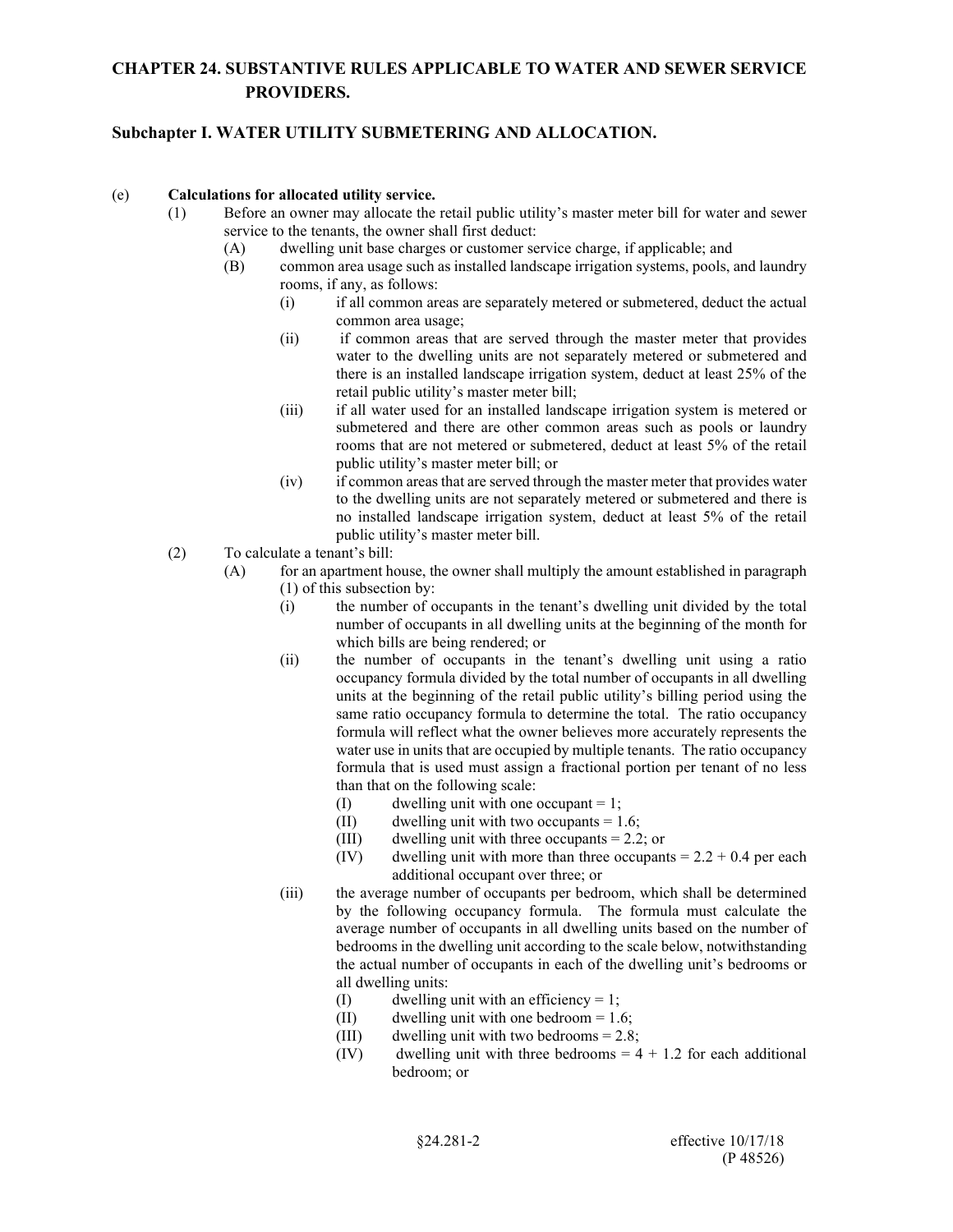- (iv) a factor using a combination of square footage and occupancy in which no more than 50% is based on square footage. The square footage portion must be based on the total square footage living area of the dwelling unit as a percentage of the total square footage living area of all dwelling units of the apartment house; or
- (v) the individually submetered hot or cold water usage of the tenant's dwelling unit divided by all submetered hot or cold water usage in all dwelling units;
- (B) a condominium manager shall multiply the amount established in paragraph (1) of this subsection by any of the factors under subparagraph (A) of this paragraph or may follow the methods outlined in the condominium contract;
- (C) for a manufactured home rental community, the owner shall multiply the amount established in paragraph (1) of this subsection by:
	- (i) any of the factors developed under subparagraph (A) of this paragraph; or
	- (ii) the area of the individual rental space divided by the total area of all rental spaces; and
- (D) for a multiple use facility, the owner shall multiply the amount established in paragraph (1) of this subsection by:
	- (i) any of the factors developed under subparagraph (A) of this paragraph; or
	- (ii) the square footage of the rental space divided by the total square footage of all rental spaces.
- (3) If a tenant moves in or out during a billing period, the owner may calculate a bill for the tenant. If the tenant moves in during a billing period, the owner shall prorate the bill by calculating a bill as if the tenant were there for the whole month and then charging the tenant for only the number of days the tenant lived in the unit divided by the number of days in the month multiplied by the calculated bill. If a tenant moves out during a billing period before the owner receives the bill for that period from the retail public utility, the owner may calculate a final bill. The owner may calculate the tenant's bill by calculating the tenant's average bill for the last three months and multiplying that average bill by the number of days the tenant was in the unit divided by the number of days in that month.
- (f) **Conversion to approved allocation method.** An owner using an allocation formula other than those approved in subsection (e) of this section shall immediately provide notice as required under §24.279(c) of this title (relating to Rental Agreement) and either:
	- (1) adopt one of the methods in subsection (e) of this section; or
	- (2) install submeters and begin billing on a submetered basis; or
	- (3) discontinue billing for utility services.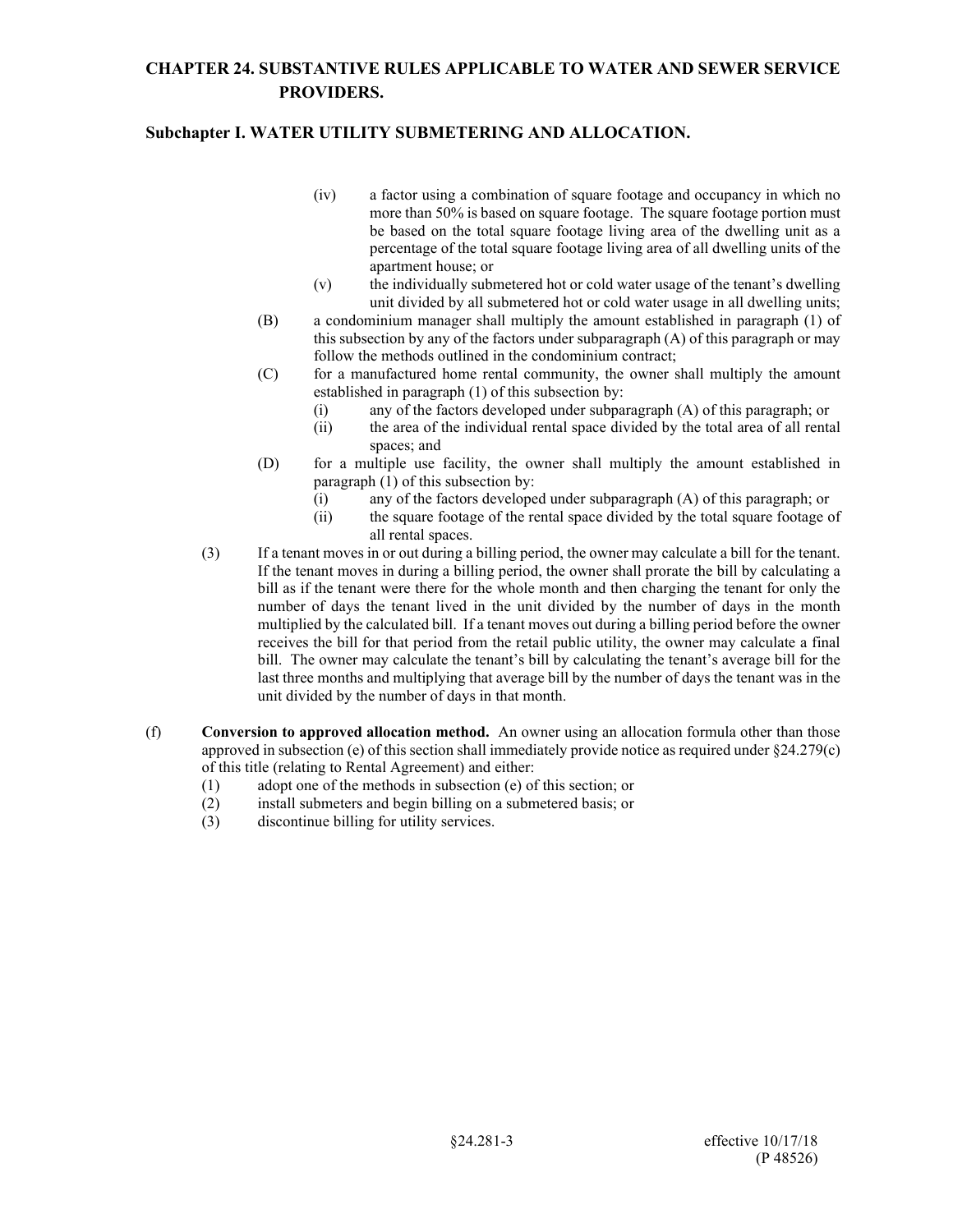### **Subchapter I. WATER UTILITY SUBMETERING AND ALLOCATION.**

#### §**24.283. Billing.**

(a) **Monthly billing of total charges.** The owner shall bill the tenant each month for the total charges calculated under §24.281 of this title (relating to Charges and Calculations). If it is permitted in the rental agreement, an occupant or occupants who are not residing in the rental unit for a period longer than 30 days may be excluded from the occupancy calculation and from paying a water and sewer bill for that period.

#### (b) **Rendering bill.**

- (1) Allocated bills shall be rendered as promptly as possible after the owner receives the retail public utility bill.
- (2) Submeter bills shall be rendered as promptly as possible after the owner receives the retail public utility bill or according to the time schedule in the rental agreement if the owner is billing using the retail public utility's rate.
- (c) **Submeter reading schedule.** Submeters or point-of-use submeters shall be read within three days of the scheduled reading date of the retail public utility's master meter or according to the schedule in the rental agreement if the owner is billing using the retail public utility's rate.

#### (d) **Billing period.**

- (1) Allocated bills shall be rendered for the same billing period as that of the retail public utility, generally monthly, unless service is provided for less than that period.
- (2) Submeter bills shall be rendered for the same billing period as that of the retail public utility, generally monthly, unless service is provided for less than that period. If the owner uses the retail public utility's actual rate, the billing period may be an alternate billing period specified in the rental agreement.
- (e) **Multi-item bill.** If issued on a multi-item bill, charges for submetered or allocated utility service must be separate and distinct from any other charges on the bill.
- (f) **Information on bill**. The bill must clearly state that the utility service is submetered or allocated, as applicable, and must include all of the following:
	- (1) total amount due for submetered or allocated water;
	- (2) total amount due for submetered or allocated wastewater;
	- (3) total amount due for dwelling unit base charge(s) or customer service charge(s) or both, if applicable;
	- (4) total amount due for water or wastewater usage, if applicable;
	- (5) the name of the retail public utility and a statement that the bill is not from the retail public utility;
	- (6) name and address of the tenant to whom the bill is applicable;
	- (7) name of the firm rendering the bill and the name or title, address, and telephone number of the firm or person to be contacted in case of a billing dispute; and
	- (8) name, address, and telephone number of the party to whom payment is to be made.
- (g) **Information on submetered service.** In addition to the information required in subsection (f) of this section, a bill for submetered service must include all of the following:
	- (1) the total number of gallons, liters, or cubic feet submetered or measured by point-of-use submeters;
	- (2) the cost per gallon, liter, or cubic foot for each service provided; and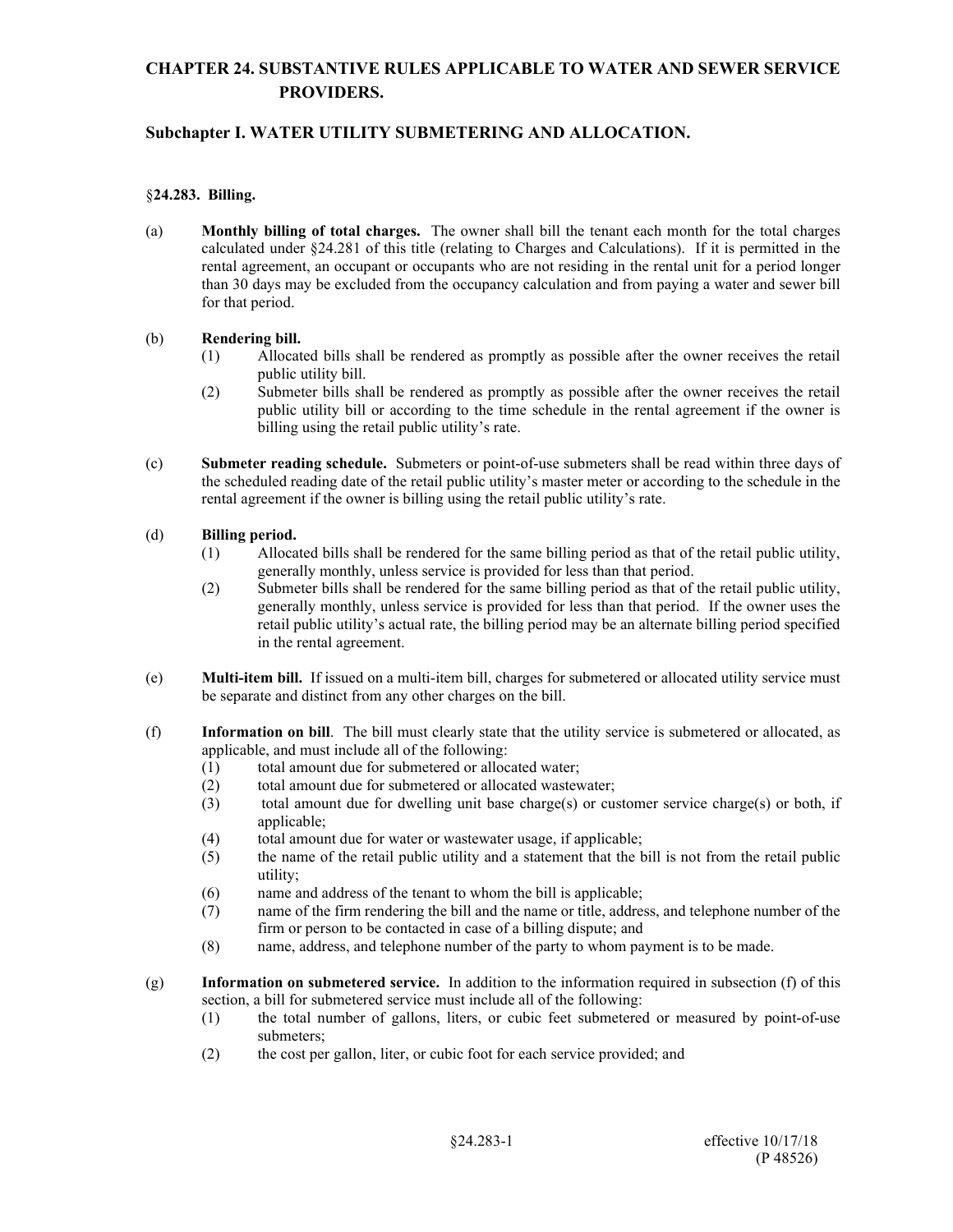- (3) total amount due for a service charge charged by an owner of a manufactured home rental community, if applicable.
- (h) **Due date**. The due date on the bill may not be less than 16 days after it is mailed or hand delivered to the tenant, unless the due date falls on a federal holiday or weekend, in which case the following work day will be the due date. The owner shall record the date the bill is mailed or hand delivered. A payment is delinquent if not received by the due date.
- (i) **Estimated bill.** An estimated bill may be rendered if a master meter, submeter, or point-of-use submeter has been tampered with, cannot be read, or is out of order; and in such case, the bill must be distinctly marked as an estimate and the subsequent bill must reflect an adjustment for actual charges.
- (j) **Payment by tenant.** Unless utility bills are paid to a third-party billing company on behalf of the owner, or unless clearly designated by the tenant, payment must be applied first to rent and then to utilities.
- (k) **Overbilling and underbilling.** If a bill is issued and subsequently found to be in error, the owner shall calculate a billing adjustment. If the tenant is due a refund, an adjustment must be calculated for all of that tenant's bills that included overcharges. If the overbilling or underbilling affects all tenants, an adjustment must be calculated for all of the tenants' bills. If the tenant was undercharged, and the cause was not due to submeter or point-of-use submeter error, the owner may calculate an adjustment for bills issued in the previous six months. If the total undercharge is \$25 or more, the owner shall offer the tenant a deferred payment plan option, for the same length of time as that of the underbilling. Adjustments for usage by a previous tenant may not be back billed to a current tenant.
- (l) **Disputed bills.** In the event of a dispute between a tenant and an owner regarding any bill, the owner shall investigate the matter and report the results of the investigation to the tenant in writing. The investigation and report must be completed within 30 days from the date the tenant gives written notification of the dispute to the owner.
- (m) **Late fee.** A one-time penalty not to exceed 5% may be applied to delinquent accounts. If such a penalty is applied, the bill must indicate the amount due if the late penalty is incurred. No late penalty may be applied unless agreed to by the tenant in a written lease that states the percentage amount of such late penalty.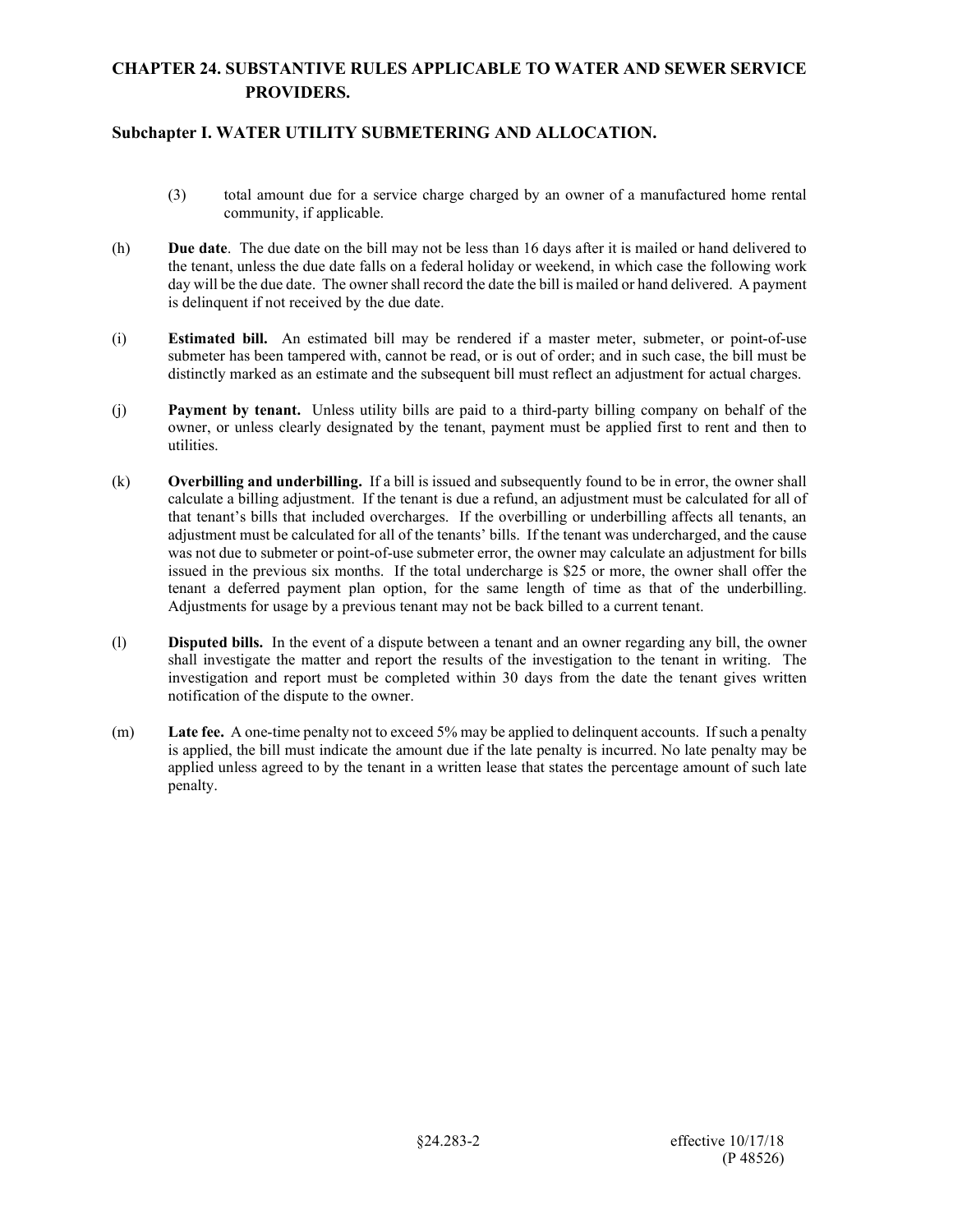## **Subchapter I. WATER UTILITY SUBMETERING AND ALLOCATION.**

#### **§24.285. Complaint Jurisdiction.**

- (a) **Jurisdiction.** The commission has exclusive jurisdiction for violations under this subchapter.
- (b) **Complaints.** If an apartment house owner, condominium manager, manufactured home rental community owner, or other multiple use facility owner violates a commission rule regarding utility costs, the person claiming the violation may file a complaint with the commission and may appear remotely for a hearing.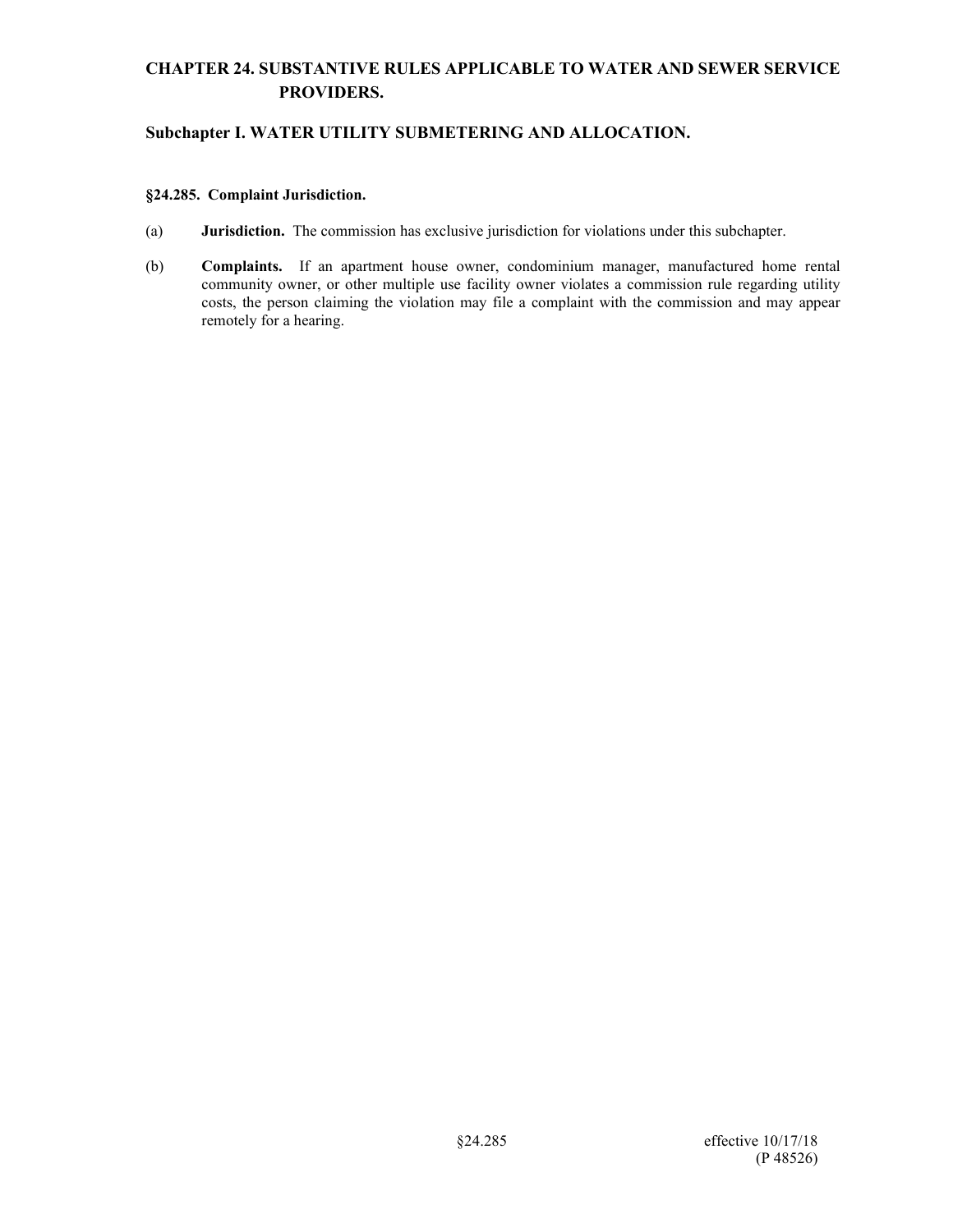### **Subchapter I. WATER UTILITY SUBMETERING AND ALLOCATION.**

#### **§24.287. Submeters or Point-of-Use Submeters and Plumbing Fixtures.**

#### (a) **Submeters or point-of-use submeters.**

- (1) Same type submeters or point-of-use submeters required. All submeters or point-of-use submeters throughout a property must use the same unit of measurement, such as gallon, liter, or cubic foot.
- (2) Installation by owner. The owner shall be responsible for providing, installing, and maintaining all submeters or point-of-use submeters necessary for the measurement of water to tenants and to common areas, if applicable.
- (3) Submeter or point-of-use submeter tests prior to installation. No submeter or point-of-use submeter may be placed in service unless its accuracy has been established. If any submeter or point-of-use submeter is removed from service, it must be properly tested and calibrated before being placed in service again.
- (4) Accuracy requirements for submeters and point-of-use submeters. Submeters must be calibrated as close as possible to the condition of zero error and within the accuracy standards established by the American Water Works Association (AWWA) for water meters. Point-ofuse submeters must be calibrated as closely as possible to the condition of zero error and within the accuracy standards established by the American Society of Mechanical Engineers (ASME) for point-of-use and branch-water submetering systems.
- (5) Location of submeters and point-of-use submeters. Submeters and point-of-use submeters must be installed in accordance with applicable plumbing codes and AWWA standards for water meters or ASME standards for point-of-use submeters, and must be readily accessible to the tenant and to the owner for testing and inspection where such activities will cause minimum interference and inconvenience to the tenant.
- (6) Submeter and point-of-use submeter records. The owner shall maintain a record on each submeter or point-of-use submeter which includes:
	- (A) an identifying number;
	- (B) the installation date (and removal date, if applicable);
	- (C) date(s) the submeter or point-of-use submeter was calibrated or tested;
	- (D) copies of all tests; and
	- (E) the current location of the submeter or point-of-use submeter.
- (7) Submeter or point-of-use submeter test on request of tenant. Upon receiving a written request from the tenant, the owner shall either:
	- (A) provide evidence, at no charge to the tenant, that the submeter or point-of-use submeter was calibrated or tested within the preceding 24 months and determined to be within the accuracy standards established by the AWWA for water meters or ASME standards for point-of-use submeters; or
	- (B) have the submeter or point-of-use submeter removed and tested and promptly advise the tenant of the test results.
- (8) Billing for submeter or point-of-use submeter test.
	- (A) The owner may not bill the tenant for testing costs if the submeter fails to meet AWWA accuracy standards for water meters or ASME standards for point-of-use submeters.
	- (B) The owner may not bill the tenant for testing costs if there is no evidence that the submeter or point-of-use submeter was calibrated or tested within the preceding 24 months.
	- (C) The owner may bill the tenant for actual testing costs (not to exceed \$25) if the submeter meets AWWA accuracy standards or the point-of-use submeter meets ASME accuracy standards and evidence as described in paragraph (7)(A) of this subsection was provided to the tenant.